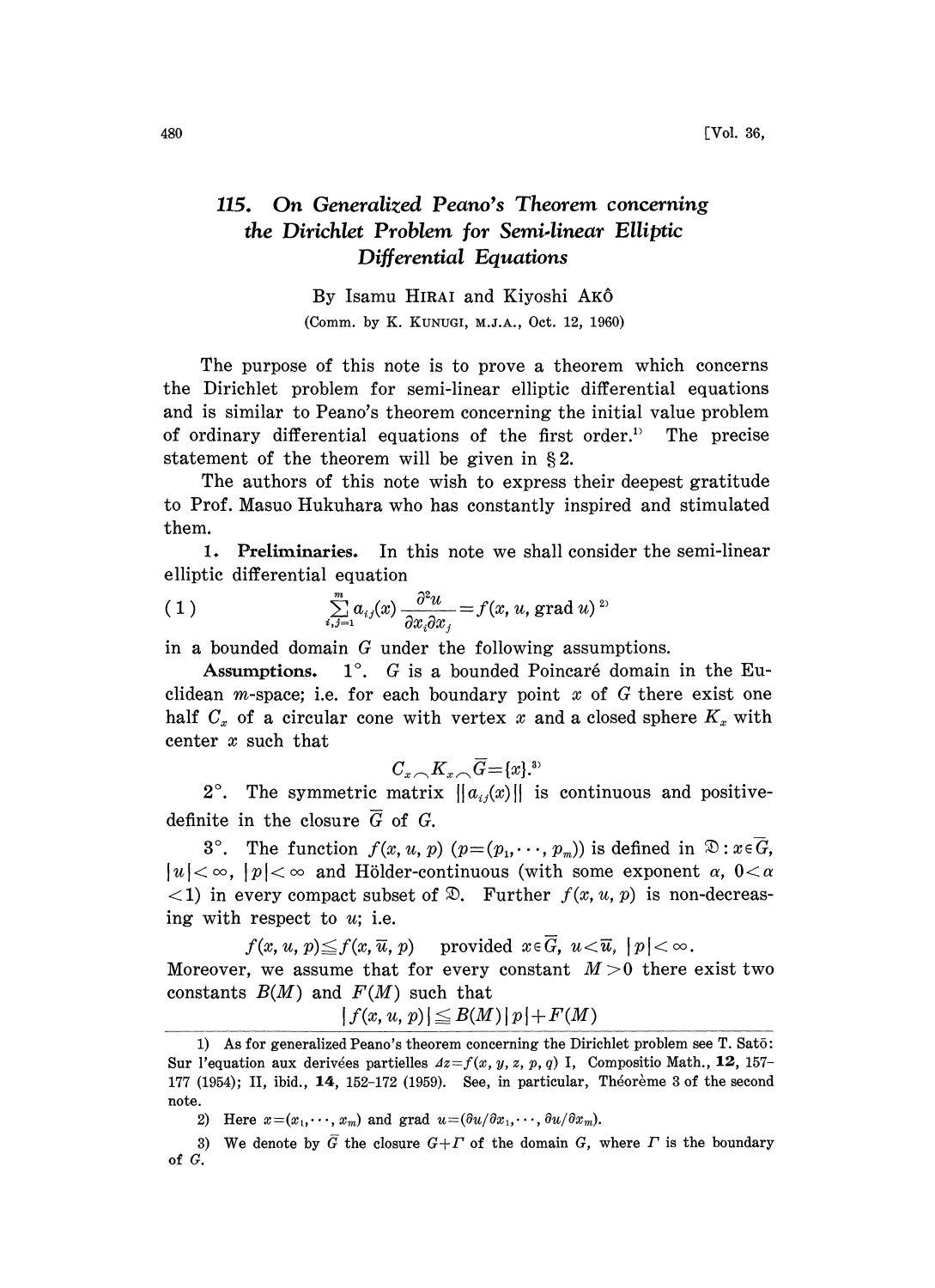provided that  $x \in G$ ,  $|u| \leq M$ ,  $|p| < \infty$ .

4°. The  $a_{ij}(x)$  satisfy the Lipschitz condition in G;

$$
\sum_{i,j=1}^m |a_{ij}(x)-a_{ij}(y)| \leq L |x-y| \quad \text{(for some constant } L > 0\text{)}.
$$

For the sake of convenience we give here the following

**Definition.** We denote by  $C^*$  the class of functions  $u(x)$  satisfying the following two conditions:

a)  $u(x)$  is in  $C^2(G) \cap C(G)$ ,

b)  $||u||_{S^2}^{2}$  is finite for any closed sphere S contained in the domain G, where

$$
||u||_{s'}^{a,2} = \sup_{x \in S} \Big[ |u(x)| + \sum_{k=1}^{m} \Big| \frac{\partial u}{\partial x_k} \Big| + \sum_{i,j=1}^{m} \Big| \frac{\partial^2 u}{\partial x_i \partial x_j} \Big| \Big] + \sum_{i,j=1}^{m} H_{\alpha}^S \Big( \frac{\partial^2 u}{\partial x_i \partial x_j} \Big),
$$

$$
H_{\alpha}^S(g) = \sup_{\substack{x,y \in S \\ x \neq y}} \frac{|g(x) - g(y)|}{|x - y|^{\alpha}} \quad (0 < \alpha < 1).
$$

M. Nagumo proved the following Theorem I in his famous note.<sup>4)</sup> THEOREM <sup>I</sup> (M. Nagumo)

Assumptions. 1°. Let  $\varphi(x)$  be any continuous function prescribed on the boundary  $\Gamma$  of  $G$ .

2°. There exist two functions  $\omega(x)$  and  $\overline{\omega}(x)$  in  $C(\overline{G})$ , where  $\underline{\omega}(x) = \max_{\nu=1,2} \omega_{\nu}(x)$  with  $\underline{\omega}_{\nu}(x) \in C^2(G) \setminus C(\overline{G})$  which satisfy the conditions

$$
\begin{cases}\n\sum_{i,j=1}^{m} a_{ij}(x) \frac{\partial^2 \omega_{\nu}}{\partial x_i \partial x_j} \geq f(x, \underline{\omega}_{\nu}, \text{grad } \underline{\omega}_{\nu}) & \text{in } G, \\
\underline{\omega}_{\nu}(x) < \varphi(x) & \text{on the boundary } \Gamma \quad (\nu=1, 2),\n\end{cases}
$$

and  $\overline{\omega}(x) = \min \overline{\omega}_r(x)$  with  $\overline{\omega}_r(x) \in C^2(G) \cap C(\overline{G})$  which satisfy the condi- $\nu = 1.2$ tions

$$
\sum_{\substack{i,j=1 \ \omega_i/\lambda \ j=1}}^m a_{ij}(x) \frac{\partial^2 \overline{\omega}_{\nu}}{\partial x_i \partial x_j} \leq f(x, \overline{\omega}, \text{grad } \overline{\omega}_{\nu}) \quad in \ G,
$$
  

$$
\overline{\omega}_{\nu}(x) > \varphi(x) \quad \text{on the boundary } \Gamma \ (\nu=1, 2).
$$

Further we assume that  $\omega(x) \le \overline{\omega}(x)$  in the closure  $\overline{G}$  of G.

Conclusion. There exists at least one solution  $u(x)$  in  $C^*$  of the Dirichlet problem  $[D_{\varphi}]:$ 

$$
\sum_{i,j=1}^{m} a_{ij}(x) \frac{\partial^2 u}{\partial x_i \partial x_j} = f(x, u, \text{grad } u) \quad in \ the \ domain \ G,
$$
  

$$
u(x) = \varphi(x) \quad on \ the \ boundary \ \Gamma \ \ of \ G,
$$

satisfying the inequalities

$$
\omega(x) \leqq u(x) \leqq \overline{\omega}(x) \qquad \text{in the closure } \overline{G} \text{ of } G.
$$

We remark here that M. Nagumo obtained <sup>a</sup> more general existence theorem. But for the sake of convenience we quote his

<sup>4)</sup> M. Nagumo: On principally linear elliptic differential equations of the second order, Osaka Math. J., 6, 207-229 (1954) (see, in particular, Theorem 6).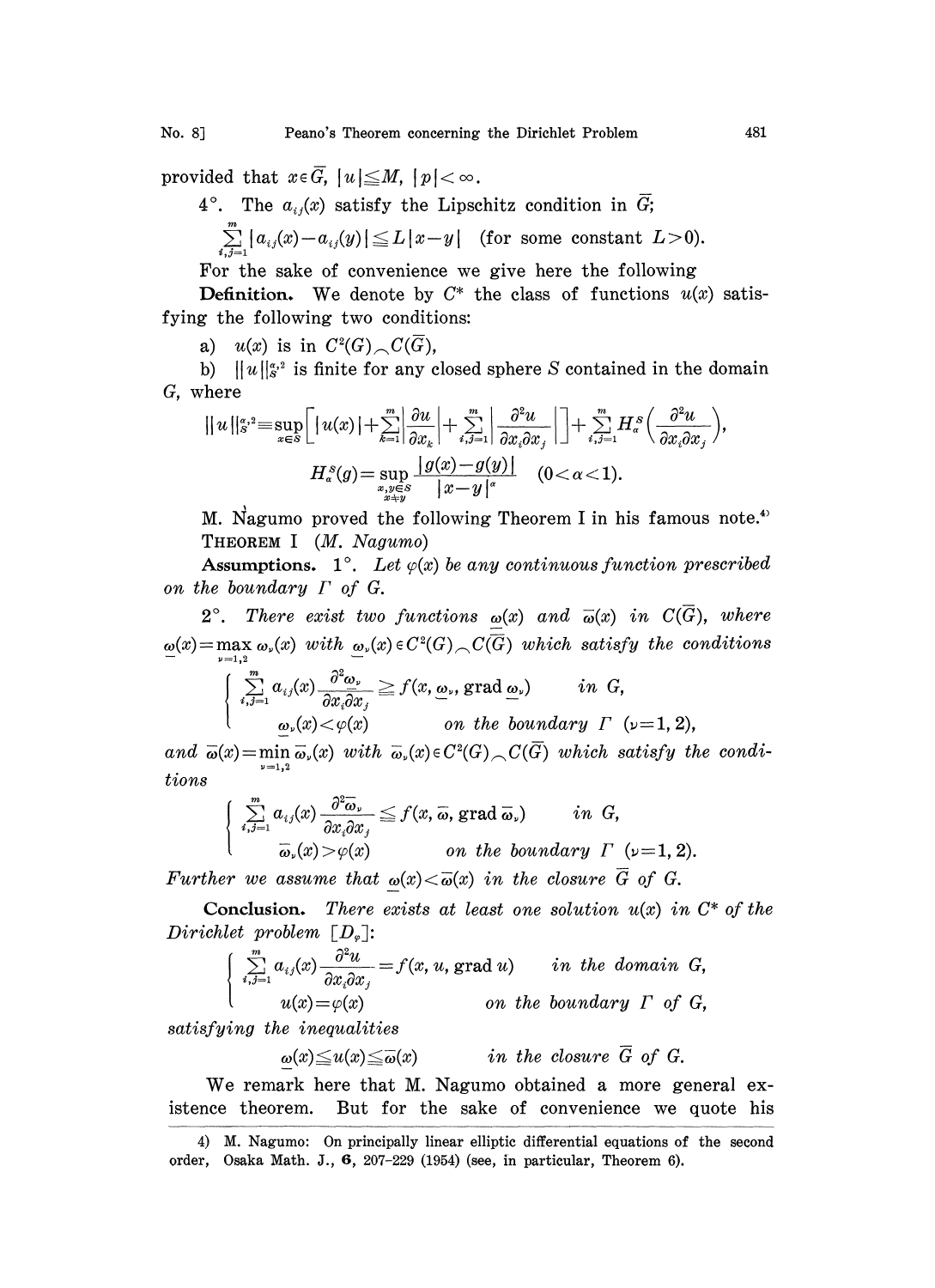COROLLARY. We can always construct the functions  $\omega(x)$  and  $\bar{\omega}(x)$  in the form

$$
\underline{\omega}(x) = -\theta(\theta - e^{-\tau x_1}) \quad and \quad \overline{\omega}(x) = \theta(\theta - e^{-\tau x_1})
$$

for sufficiently large numbers  $\theta$ ,  $\gamma$ . Hence the Dirichlet problem  $[D_{\varphi}]$ is always solvable.

REMARK 1. If we choose two numbers  $\theta$  and  $\gamma$  sufficiently large, then  $\omega(x)$  and  $\overline{\omega}(x)$  satisfy the differential inequalities

$$
\sum_{i,j=1}^m a_{ij}(x) \frac{\partial^2 \omega}{\partial x_i \partial x_j} \geqq f(x,\omega,\operatorname{grad}\omega) + 1
$$
\n
$$
\sum_{i,j=1}^m a_{ij}(x) \frac{\partial^2 \overline{\omega}}{\partial x_i \partial x_j} \leqq f(x,\overline{\omega},\operatorname{grad}\overline{\omega}) - 1
$$

respectively in G, together with the boundary condition

$$
\omega(x) < \varphi(x) < \overline{\omega}(x) \qquad \text{on the boundary } \Gamma.
$$

**THEOREM II.** Let  $\{u(x, \delta)\}\$  (-1< $\delta$ <1) be any set of solutions in

$$
C^*
$$
 of the Dirichlet problem containing a constant parameter  
\n
$$
\begin{cases}\n\sum_{i,j=1}^{m} a_{ij}(x) \frac{\partial^2 u}{\partial x_i \partial x_j} = f(x, u, \text{ grad } u) - \delta \quad in \ G, \\
u(x) = \varphi(x) \quad on \ the \ boundary \ \Gamma \ \ of \ G.\n\end{cases}
$$

Then there exist two sequences  $\delta_n \downarrow 0$  and  $\delta_{n'} \uparrow 0$  such that the sequence  ${u(x, \delta_n)}$  converges from above to a solution  $u_{\max}(x)$  in  $C^*$  of the Dirichlet problem  $[D_{\varphi}],$  and the sequence  $\{u(x, \delta_{x})\}$  converges from below to a solution  $u_{\min}(x)$  in  $C^*$  of the Dirichlet problem  $[D_{\varphi}]$ . Further if  $u(x)$ is any solution in  $C^*$  of the Dirichlet problem  $[D_*]$ , then

$$
u_{\min}(x) \leq u(x) \leq u_{\max}(x) \quad in the closure \overline{G}.
$$

REMARK 2. The existence of the family of functions  $\{u(x, \delta)\}\)$  $(-1<\delta<1)$  is a direct consequence of the corollary of Theorem I.

REMARK 3. Let  $\omega(x)$  and  $\overline{\omega}(x)$  be the functions stated in Remark 1. Then it is easily seen that  $\omega(x)\leq u(x,\delta)\leq u(x,\delta')\leq \overline{\omega}(x)$  in G provied that  $-1 < \delta < \delta' < 1$ .<sup>5</sup> According to a theorem due to M. Nagumo we see that for every closed sphere S contained in G there exists a constant  $K(S)$  such that

$$
||u(*,\delta)||_{S}^{*,2} \leq K(S)
$$

for every  $u(x, \delta)$   $(-1<\delta<1)$ .

beta  $u(x, \delta)$   $(-1<\delta<1)$ .<br>Proof. By virtue of Remark 3 there exists a suitable sequence  $\delta_n\downarrow 0$  such that for a certain  $v(x)\in C^2(G)$ 

$$
u(x, \delta_n) \to v(x), \qquad \partial u(x, \delta_n)/\partial x_k \to \partial v/\partial x_k
$$

$$
\sum_{i,j=1}^m a_{ij}(x_0) \frac{\partial^2 v}{\partial x_i \partial x_j} \leqq 0, \quad \text{grad } v(x_0) = 0.
$$

6) See Lemma 3 of the note of M. Nagumo, loc. cir. in the footnote 5).

<sup>5)</sup> The proof follows from the fact that if  $v(x) \in C^2(G)$  attains the greatest value at a point  $x_0$  in  $G$ , then  $\mathbf{A}^{\mathbf{a}}$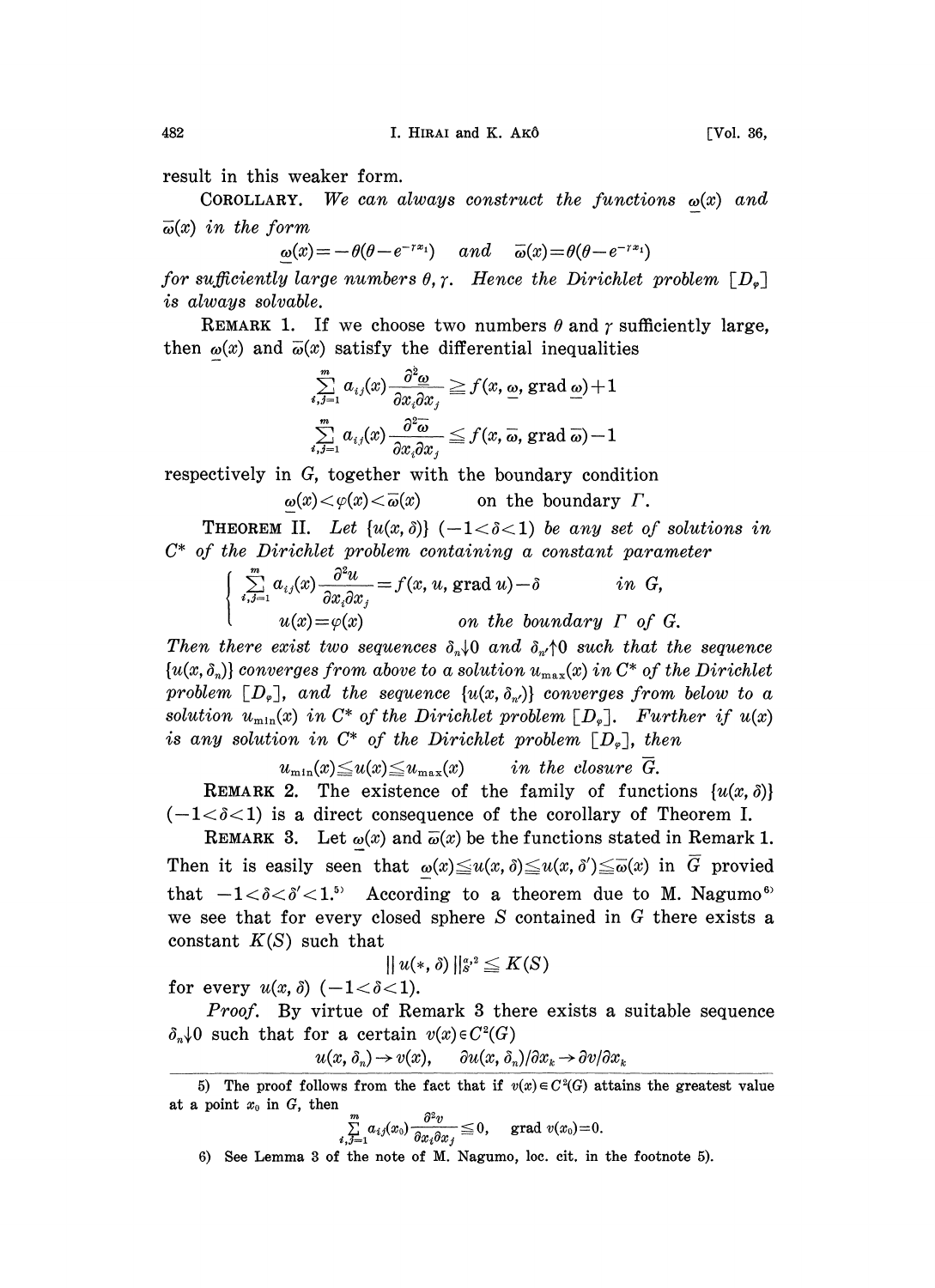## $\frac{\partial^2 u(x, \delta_n)}{\partial x_i \partial x_j}$   $\rightarrow \frac{\partial^2 v}{\partial x_i \partial x_j}$

uniformly in every closed sphere  $S$  contained in  $G$ . The limit function  $v(x)$  clearly satisfies the differential equation (1) in G. But since  $u(x,-\frac{1}{2})\leq v(x)\leq u(x,\delta_n)$  in G, we see that  $v(x)$  is continuous in the closure  $\overline{G}$  of G. Hence the function  $v(x)=u_{\text{max}}(x)$  is a solution in  $C^*$ of the Dirichlet problem  $[D_{\varphi}].$ 

In the same way we can see the existence of the solution  $u_{\min}(x)$ in  $C^*$  of the Dirichlet problem  $[D_{\varphi}].$  The last statement of the theorem follows from the inequalities

$$
u(x, \delta_{n'}) \leqq u(x) \leqq u(x, \delta_n)
$$

(see Remark 3).

REMARK 4. Thus we have shown the existence of the maximal solution  $u_{\text{max}}(x)$  and of the minimal solution  $u_{\text{min}}(x)$  of the Dirichlet problem  $[D_{\varphi}]$ . We note here that  $u_{\max}(x) \neq u_{\min}(x)$  in general. T. Satō gave a concrete example of the "maximal" and the "minimal" solutions in one of his notes.<sup>7</sup> In a forthcoming paper of K. Akô a concrete example for generalized Peano's theorem will be given. $s$ 

2. Generalized Peano's theorem. In this section we shall state the generalized Peano's theorem in a precise form and prove it.

THEOREM III (Generalized Peano's theorem). Let G be any bounded Poincaré domain in the Euclidean m-space. And let  $\varphi(x)$ be <sup>a</sup> fixed continuous function prescribed on the boundary F of G. We denote by  $\mathfrak U$  the family of all solutions  $u(x)$  in  $C^2(G)$ ,  $C(\overline{G})$  of the Dirichlet problem  $\lceil D_{\varphi} \rceil$ 

(1) 
$$
\sum_{i,j=1}^m a_{ij}(x) \frac{\partial^2 u}{\partial x_i \partial x_j} = f(x, u, \text{grad } u) \quad in \ G,
$$

(2)  $u(x) = \varphi(x)$  on the boundary  $\Gamma$  of G, such that  $||u||_{s^2}^{s^2}$  are finite for any closed sphere S contained in the domain G.<sup>9</sup>

Then there exist two solutions  $u_{\min}(x)$  and  $u_{\max}(x)$  in II such that for every  $u(x) \in \mathbb{U}$  the inequalities  $u_{\min}(x) \leq u(x) \leq u_{\max}(x)$  are valid in the closure  $\overline{G}$  of G. And further for  $x \in G$  the set

$$
l_x \equiv \{u(x); \, u \in \mathfrak{U}\}
$$

is either a closed segment or a single point, which means that all other solutions of the Dirichlet problem  $[D_{\varphi}]$  fill the gap between the functions  $u_{\min}(x)$  and  $u_{\max}(x)$ .

*Proof.* 1°. The existence of the solutions  $u_{\min}(x)$  and  $u_{\max}(x)$ 

<sup>7)</sup> See the first note of T. Satō, loc. cit. in 1).

<sup>8)</sup> K. Akb: On the Dirichlet problem for quasi-linear elliptic differential equations of the second order, to appear in J. Math. Soc. Japan.

<sup>9)</sup> i.e.  $u(x) \in C^*$ , see Definition in §1. We remark here that every  $C^2(G)$ ,  $C(\overline{G})$ solution of the Dirichlet problem  $[D_{\varphi}]$  is always in  $C^*$ .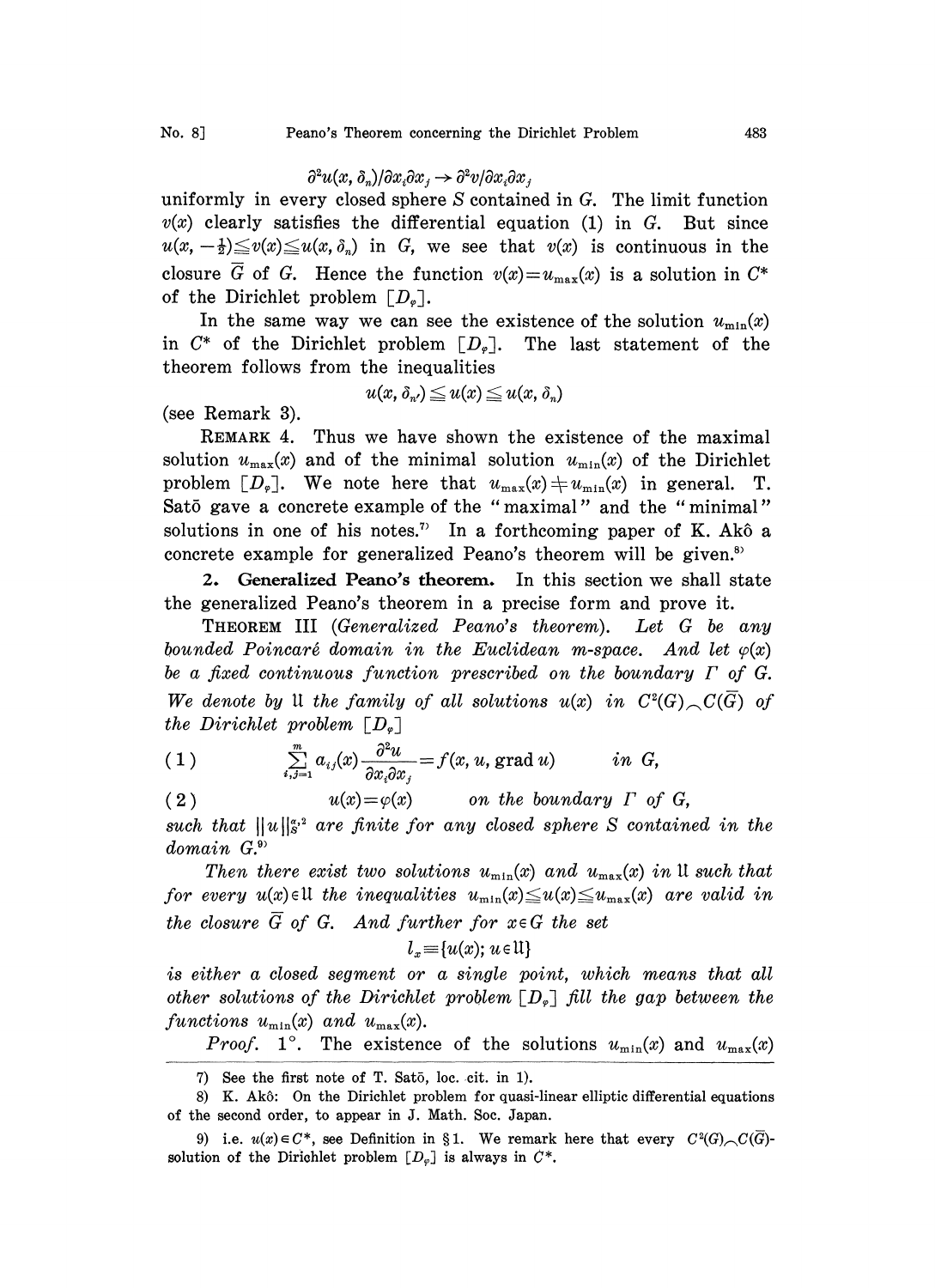has already been verified in Theorem II of the preceding section.

2°. We shall show that if  $u_i(x) \in U$  (i=1, 2) are such that  $u_2(x)$  $\leq u_1(x)$  and if  $c = \max_{x \in \overline{G}} (u_1(x)-u_2(x)) \geq 0$ , then there exists an element  $u(x) \in \mathbb{U}$  such that

$$
0 \le u_1 - u \le c/2, \text{ and } 0 \le u - u_2 \le c/2.
$$
  
3°. We set  

$$
\omega_n(x) = \max \{u_2(x) - 1/n, u_1(x) - c/2 - 1/n\},
$$

$$
\overline{\omega}_n(x) = \min \{u_1(x) + 1/n, u_2(x) + c/2 + 1/n\}.
$$

Then  $\omega_n(x) < \overline{\omega}_n(x)$  in G and further  $\omega_n(x) < \varphi(x) < \overline{\omega}_n(x)$  on  $\Gamma$ . By virtue of Theorem I there exists a solution  $u^{(n)}(x) \in \mathbb{U}$  satisfying the inequalities  $\omega_1(x) \leq \omega_n(x) \leq u^{(n)}(x) \leq \overline{\omega}_n(x) \leq \overline{\omega}_1(x)$ 

in  $\overline{G}$ . According to Remark 3 there exists a subsequence  $\{u^{(n')}(x)\}\$ converging to a function  $u(x) \in C^2(G)$  uniformly in every closed sphere S contained in G together with first two derivatives. Hence  $u(x)$  satisfies the differential equation (1) and since  $u_{\min}(x) \leq u^{(n)}(x) \leq u_{\max}(x)$ , the function  $u(x)$  is continuous in the closure  $\overline{G}$  of G. Hence  $u(x) \in \mathbb{U}$  and

max  $(u_2(x), u_1(x)-c/2) \le u(x) \le \min (u_1(x), u_2(x)+c/2).$ 

Thus we have proved the statement of  $2^\circ$ .

 $4^\circ$ . According to  $3^\circ$  the closure of the set

 $l'_{x^*} \equiv \{u(x^*); u(x) \in \mathbb{U}, u_2(x) \leq u(x) \leq u_1(x) \text{ in } G\}$ 

is either a closed segment or a single point. Hence we need only to show that  $l'_{x^*}$  is closed in the one-dimensional u-space. Let  $u^* \in l'_{x^*}$ . Then there exists a sequence  $\{u_n(x)\}\$ in It such that  $u_n(x^*)\to u^*$ . Again by virtue of Remark 3 there exists a subsequence  $\{u_{n}(x)\}\$  converging uniformly in every compact subset of G to a function  $v(x)$  $\in C<sup>2</sup>(G)$  together with its first two derivatives. Hence again as in 3° we see that  $v(x) \in \mathcal{U}$ . Evidently the function  $v(x)$  satisfies the condition  $v(x^*)=u^*$  and therefore  $u^*\in l'_{x^*}$ , so that  $l'_{x^*}$  is closed. Thus we obtain the theorem, setting  $u_1(x) \equiv u_{\text{max}}(x)$  and  $u_2(x) \equiv u_{\text{min}}(x)$ .

We can make precise the theorem as follows.

COROLLARY. Let  $u_i(x)$  (i=1, 2) be two solutions of the Dirichlet problem  $[D_{\varphi}]$  (in 11). Further let  $u_2(x) \leq u_1(x)$  in  $\overline{G}$ . Then for each point  $x^*$  of G and for each constant  $u^*$  such that  $u_2(x^*) \le u^* \le u_1(x^*)$ there exists a solution  $u(x)$  of the Dirichlet problem  $[D_{\varphi}]$  (in  $\mathfrak{U}$ ) satisfying the following two conditions:

a)  $u_2(x) \le u(x) \le u_1(x)$  in  $\overline{G}$ ,

b)  $u(x^*)=u^*$  at the point  $x^*$ .

This corollary follows from  $3^\circ$  and  $4^\circ$  of the proof of the theorem.

COROLLARY. Let us assume that the solutions of the Dirichlet problem  $[D_{\varphi}]$  are not unique. Then there exists a constant  $\varepsilon > 0$ such that the solutions of the Dirichlet problem  $[D_{\phi}]$  are not unique